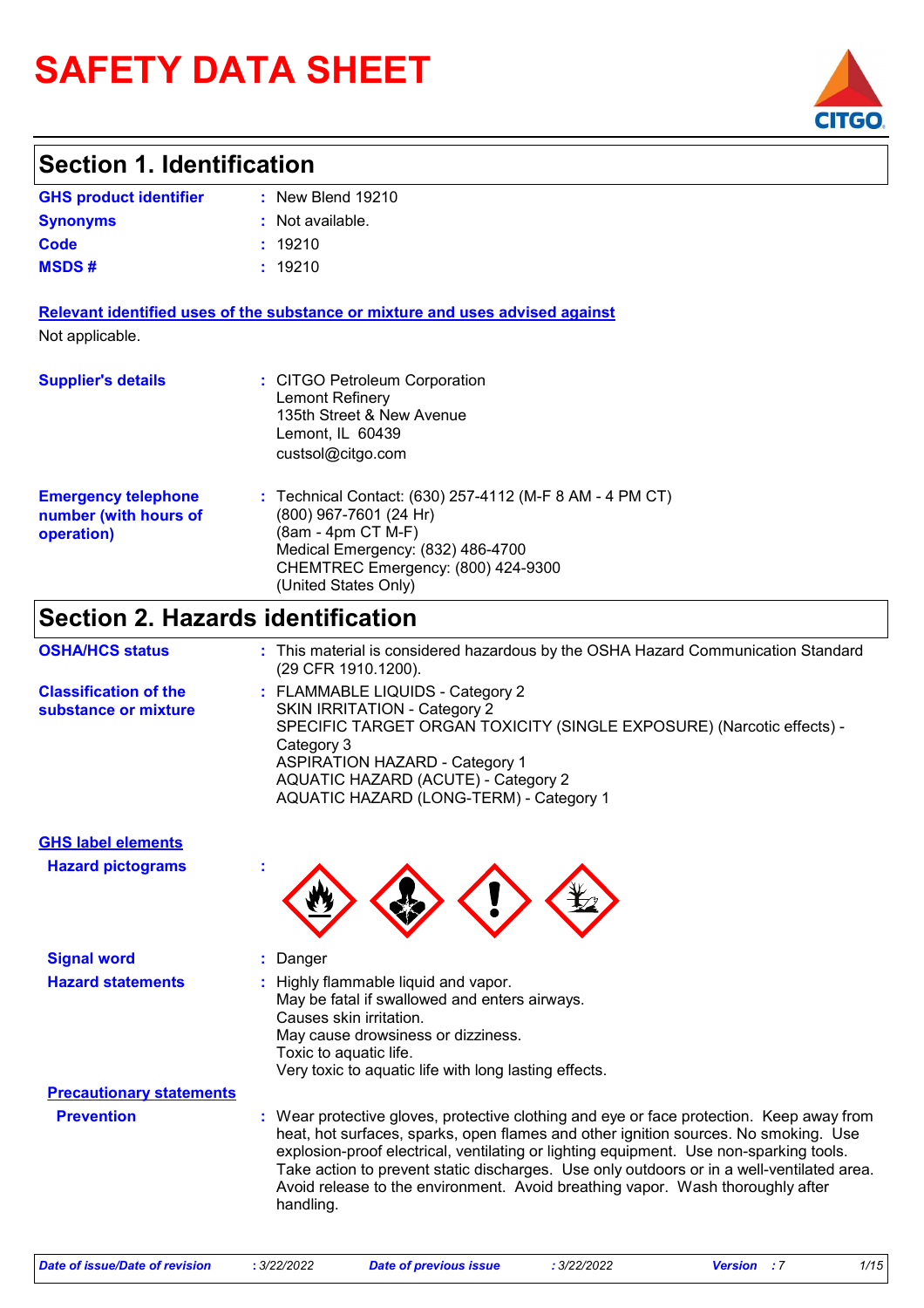## **Section 2. Hazards identification**

| <b>Response</b>                            | : Collect spillage. IF INHALED: Remove person to fresh air and keep comfortable for<br>breathing. Call a POISON CENTER or doctor if you feel unwell. IF SWALLOWED:<br>Immediately call a POISON CENTER or doctor. Do NOT induce vomiting. IF ON SKIN<br>(or hair): Take off immediately all contaminated clothing. Rinse skin with water. IF ON<br>SKIN: Wash with plenty of water. If skin irritation occurs: Get medical advice or<br>attention. |
|--------------------------------------------|----------------------------------------------------------------------------------------------------------------------------------------------------------------------------------------------------------------------------------------------------------------------------------------------------------------------------------------------------------------------------------------------------------------------------------------------------|
| <b>Storage</b>                             | : Store locked up. Store in a well-ventilated place. Keep container tightly closed. Keep<br>cool.                                                                                                                                                                                                                                                                                                                                                  |
| <b>Disposal</b>                            | : Dispose of contents and container in accordance with all local, regional, national and<br>international regulations.                                                                                                                                                                                                                                                                                                                             |
| <b>Supplemental label</b><br>elements      | : Eliminate sources of ignition. Avoid spark promoters. Ground/bond container and<br>receiving equipment. These alone may be insufficient to remove static electricity. Avoid<br>contact with skin and clothing. Wash thoroughly after handling.                                                                                                                                                                                                   |
| <b>Hazards not otherwise</b><br>classified | : Static accumulating flammable liquid can become electrostatically charged even in<br>bonded and grounded equipment. Sparks may ignite liquid and vapor may cause flash<br>fire or explosion. Prolonged or repeated contact may dry skin and cause irritation.                                                                                                                                                                                    |

### **Section 3. Composition/information on ingredients**

| Substance/mixture     | : Mixture                   |
|-----------------------|-----------------------------|
| <b>Other means of</b> | $\therefore$ Not available. |
| <i>identification</i> |                             |

#### **CAS number/other identifiers**

| <b>CAS number</b>      | : Not applicable. |                |                   |
|------------------------|-------------------|----------------|-------------------|
| <b>Ingredient name</b> |                   | %              | <b>CAS number</b> |
| C9-C15 Alkanes         |                   | I≥25 - ≤50     | $***$             |
| C7-C8 Alkanes          |                   | $≥25 - ≤50$    | $***$             |
| C9-C15 Cycloalkanes    |                   | ≥10 - ≤25      | $***$             |
| C7-C8 Cycloalkanes     |                   | $\geq 10 - 25$ | $***$             |

 $* =$  Various  $** =$  Mixture  $*** =$  Proprietary

Any concentration shown as a range is to protect confidentiality or is due to process variation.

**There are no additional ingredients present which, within the current knowledge of the supplier and in the concentrations applicable, are classified and hence require reporting in this section.**

**Occupational exposure limits, if available, are listed in Section 8.**

### **Section 4. First aid measures**

#### **Description of necessary first aid measures**

| <b>Eye contact</b>  | : Immediately flush eyes with plenty of water, occasionally lifting the upper and lower<br>eyelids. Check for and remove any contact lenses. Continue to rinse for at least 10<br>minutes. Get medical attention.                                                                                                                                                                                                                                                                                                                                                                                                                                                                                                                    |
|---------------------|--------------------------------------------------------------------------------------------------------------------------------------------------------------------------------------------------------------------------------------------------------------------------------------------------------------------------------------------------------------------------------------------------------------------------------------------------------------------------------------------------------------------------------------------------------------------------------------------------------------------------------------------------------------------------------------------------------------------------------------|
| <b>Inhalation</b>   | : Remove victim to fresh air and keep at rest in a position comfortable for breathing. If it<br>is suspected that fumes are still present, the rescuer should wear an appropriate mask<br>or self-contained breathing apparatus. If not breathing, if breathing is irregular or if<br>respiratory arrest occurs, provide artificial respiration or oxygen by trained personnel. It<br>may be dangerous to the person providing aid to give mouth-to-mouth resuscitation.<br>Get medical attention. If necessary, call a poison center or physician. If unconscious,<br>place in recovery position and get medical attention immediately. Maintain an open<br>airway. Loosen tight clothing such as a collar, tie, belt or waistband. |
| <b>Skin contact</b> | : Wash skin thoroughly with soap and water or use recognized skin cleanser. Remove<br>contaminated clothing and shoes. Continue to rinse for at least 10 minutes. Get<br>medical attention. Wash clothing before reuse. Clean shoes thoroughly before reuse.                                                                                                                                                                                                                                                                                                                                                                                                                                                                         |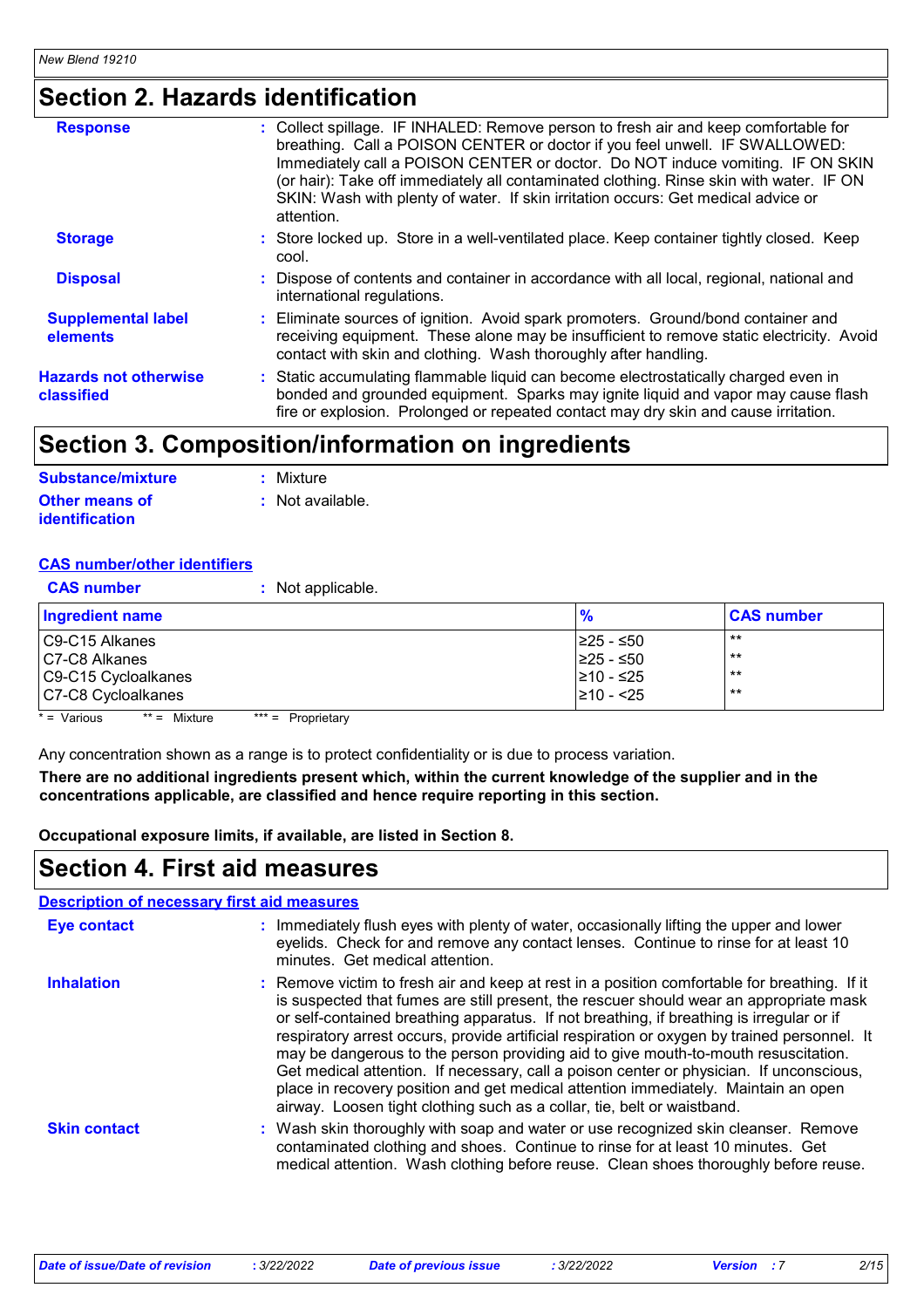| <b>Section 4. First aid measures</b> |
|--------------------------------------|

| <b>Ingestion</b>                                          | : Get medical attention immediately. Call a poison center or physician. Wash out mouth<br>with water. Remove dentures if any. Remove victim to fresh air and keep at rest in a<br>position comfortable for breathing. Aspiration hazard if swallowed. Can enter lungs and<br>cause damage. Do not induce vomiting. If vomiting occurs, the head should be kept<br>low so that vomit does not enter the lungs. Never give anything by mouth to an<br>unconscious person. If unconscious, place in recovery position and get medical<br>attention immediately. Maintain an open airway. Loosen tight clothing such as a collar,<br>tie, belt or waistband. |  |  |  |
|-----------------------------------------------------------|----------------------------------------------------------------------------------------------------------------------------------------------------------------------------------------------------------------------------------------------------------------------------------------------------------------------------------------------------------------------------------------------------------------------------------------------------------------------------------------------------------------------------------------------------------------------------------------------------------------------------------------------------------|--|--|--|
| <b>Most important symptoms/effects, acute and delayed</b> |                                                                                                                                                                                                                                                                                                                                                                                                                                                                                                                                                                                                                                                          |  |  |  |
| <b>Potential acute health effects</b>                     |                                                                                                                                                                                                                                                                                                                                                                                                                                                                                                                                                                                                                                                          |  |  |  |
| <b>Eye contact</b>                                        | : No known significant effects or critical hazards.                                                                                                                                                                                                                                                                                                                                                                                                                                                                                                                                                                                                      |  |  |  |
| <b>Inhalation</b>                                         | : Can cause central nervous system (CNS) depression. May cause drowsiness or<br>dizziness.                                                                                                                                                                                                                                                                                                                                                                                                                                                                                                                                                               |  |  |  |
| <b>Skin contact</b>                                       | : Defatting to the skin. May cause skin dryness and irritation. Causes skin irritation.                                                                                                                                                                                                                                                                                                                                                                                                                                                                                                                                                                  |  |  |  |
| <b>Ingestion</b>                                          | : Can cause central nervous system (CNS) depression. May be fatal if swallowed and<br>enters airways.                                                                                                                                                                                                                                                                                                                                                                                                                                                                                                                                                    |  |  |  |
| <b>Over-exposure signs/symptoms</b>                       |                                                                                                                                                                                                                                                                                                                                                                                                                                                                                                                                                                                                                                                          |  |  |  |
| <b>Eye contact</b>                                        | : Adverse symptoms may include the following:<br>pain or irritation<br>watering<br>redness                                                                                                                                                                                                                                                                                                                                                                                                                                                                                                                                                               |  |  |  |
| <b>Inhalation</b>                                         | : Adverse symptoms may include the following:<br>headache<br>dizziness/vertigo<br>drowsiness/fatigue<br>nausea or vomiting<br>unconsciousness<br>Repeated or prolonged overexposure to solvents can cause brain or other nervous<br>system damage. The symptoms can include the loss of memory, the loss of intellectual<br>capacity and the loss of coordination.                                                                                                                                                                                                                                                                                       |  |  |  |
| <b>Skin contact</b>                                       | : Adverse symptoms may include the following:<br>irritation<br>dryness<br>cracking<br>redness                                                                                                                                                                                                                                                                                                                                                                                                                                                                                                                                                            |  |  |  |
| <b>Ingestion</b>                                          | : Adverse symptoms may include the following:<br>nausea or vomiting                                                                                                                                                                                                                                                                                                                                                                                                                                                                                                                                                                                      |  |  |  |
|                                                           | Indication of immediate medical attention and special treatment needed, if necessary                                                                                                                                                                                                                                                                                                                                                                                                                                                                                                                                                                     |  |  |  |
| <b>Notes to physician</b>                                 | : If ingested, this material presents a significant aspiration and chemical pneumonitis<br>hazard. Induction of emesis is not recommended. Consider activated charcoal and/or<br>gastric lavage. If patient is obtunded, protect the airway by cuffed endotracheal<br>intubation or by placement of the body in a Trendelenburg and left lateral decubitus<br>position.                                                                                                                                                                                                                                                                                  |  |  |  |
| <b>Specific treatments</b>                                | : Treat symptomatically and supportively.                                                                                                                                                                                                                                                                                                                                                                                                                                                                                                                                                                                                                |  |  |  |
| <b>Protection of first-aiders</b>                         | : No action shall be taken involving any personal risk or without suitable training. If it is<br>suspected that gas or vapor is still present, the rescuer should wear an appropriate<br>mask or self-contained breathing apparatus. It may be dangerous to the person<br>providing aid to give mouth-to-mouth resuscitation.                                                                                                                                                                                                                                                                                                                            |  |  |  |

#### **See toxicological information (Section 11)**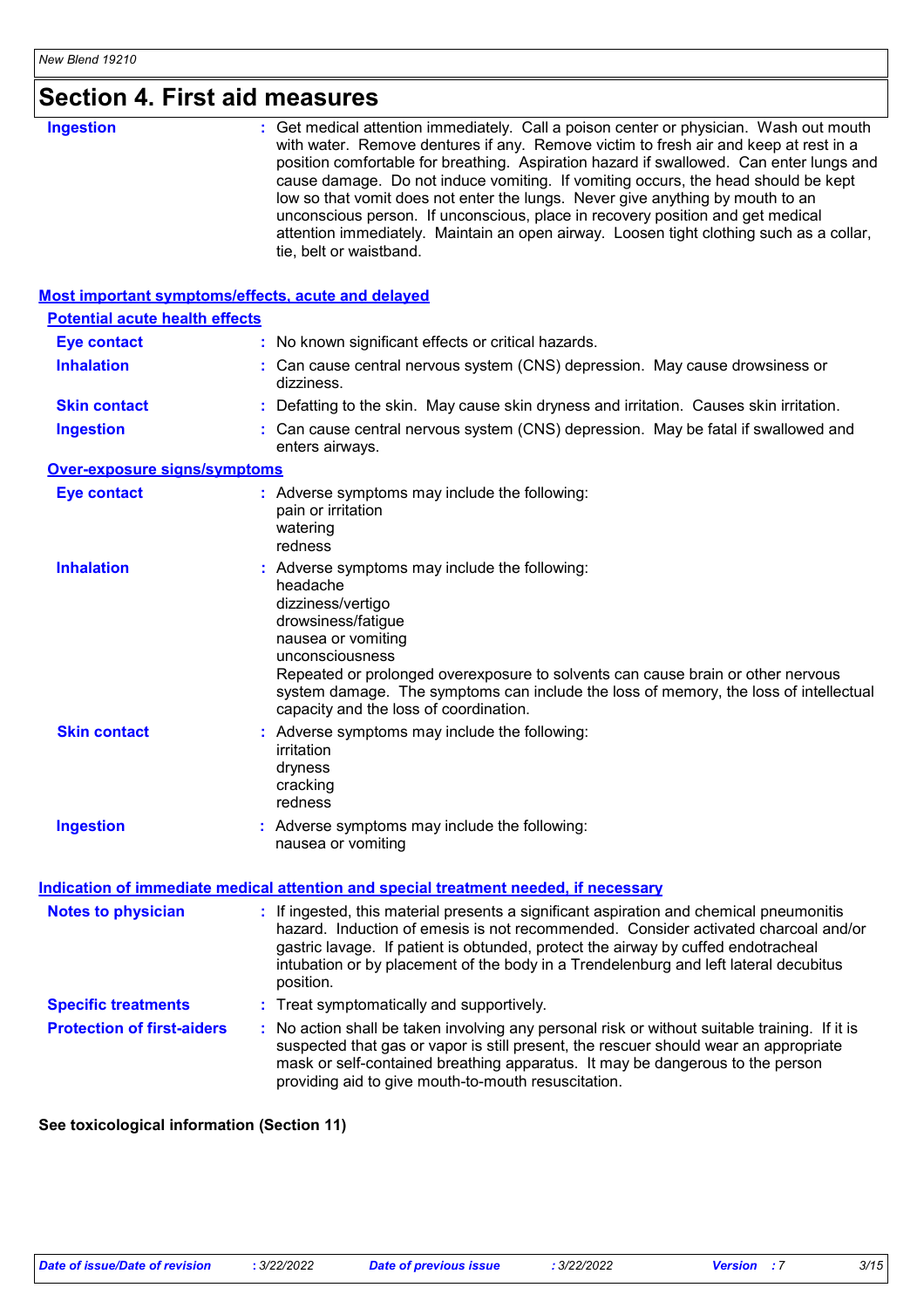## **Section 5. Fire-fighting measures**

| <b>Extinguishing media</b>                               |                                                                                                                                                                                                                                                                                                                                                                                                                                                                                                                                                                                                                                                                                                                                                                                                                                                                                                                                          |
|----------------------------------------------------------|------------------------------------------------------------------------------------------------------------------------------------------------------------------------------------------------------------------------------------------------------------------------------------------------------------------------------------------------------------------------------------------------------------------------------------------------------------------------------------------------------------------------------------------------------------------------------------------------------------------------------------------------------------------------------------------------------------------------------------------------------------------------------------------------------------------------------------------------------------------------------------------------------------------------------------------|
| <b>Suitable extinguishing</b><br>media                   | : Use caution when applying carbon dioxide in confined spaces.<br>SMALL FIRE: Steam, CO <sub>2</sub> , dry chemical or inert gas (e.g., nitrogen). LARGE FIRE:<br>Use foam, water fog or water spray. Water fog and spray are effective in cooling<br>containers and adjacent structures. However, water can cause frothing and/or may not<br>extinguish the fire. Water can be used to cool the external walls of vessels to prevent<br>excessive pressure, ignition or explosion.                                                                                                                                                                                                                                                                                                                                                                                                                                                      |
| <b>Unsuitable extinguishing</b><br>media                 | : Do not use water jet.                                                                                                                                                                                                                                                                                                                                                                                                                                                                                                                                                                                                                                                                                                                                                                                                                                                                                                                  |
| <b>Specific hazards arising</b><br>from the chemical     | Highly flammable liquid and vapor. Runoff to sewer may create fire or explosion hazard.<br>This product is a poor conductor of electricity and can become electrostatically charged.<br>If sufficient charge is accumulated, ignition of flammable mixtures can occur. To reduce<br>potential for static discharge, use proper bonding and grounding procedures. This liquid<br>may accumulate static electricity when filling properly grounded containers. Static<br>accumulation may be significantly increased by the presence of small quantities of water<br>or other contaminants. In a fire or if heated, a pressure increase will occur and the<br>container may burst, with the risk of a subsequent explosion. This material is very toxic<br>to aquatic life with long lasting effects. Fire water contaminated with this material must<br>be contained and prevented from being discharged to any waterway, sewer or drain. |
| <b>Hazardous thermal</b><br>decomposition products       | Decomposition products may include the following materials:<br>carbon dioxide<br>carbon monoxide                                                                                                                                                                                                                                                                                                                                                                                                                                                                                                                                                                                                                                                                                                                                                                                                                                         |
| <b>Special protective actions</b><br>for fire-fighters   | : Promptly isolate the scene by removing all persons from the vicinity of the incident if<br>there is a fire. No action shall be taken involving any personal risk or without suitable<br>training. Move containers from fire area if this can be done without risk. Use water<br>spray to keep fire-exposed containers cool.                                                                                                                                                                                                                                                                                                                                                                                                                                                                                                                                                                                                            |
| <b>Special protective</b><br>equipment for fire-fighters | Fire-fighters should wear appropriate protective equipment and self-contained breathing<br>apparatus (SCBA) with a full face-piece operated in positive pressure mode.                                                                                                                                                                                                                                                                                                                                                                                                                                                                                                                                                                                                                                                                                                                                                                   |

## **Section 6. Accidental release measures**

| Personal precautions, protective equipment and emergency procedures |     |                                                                                                                                                                                                                                                                                                                                                                                                                                                                                                 |
|---------------------------------------------------------------------|-----|-------------------------------------------------------------------------------------------------------------------------------------------------------------------------------------------------------------------------------------------------------------------------------------------------------------------------------------------------------------------------------------------------------------------------------------------------------------------------------------------------|
| For non-emergency<br>personnel                                      |     | : No action shall be taken involving any personal risk or without suitable training.<br>Evacuate surrounding areas. Keep unnecessary and unprotected personnel from<br>entering. Do not touch or walk through spilled material. Shut off all ignition sources.<br>No flares, smoking or flames in hazard area. Avoid breathing vapor or mist. Provide<br>adequate ventilation. Wear appropriate respirator when ventilation is inadequate. Put<br>on appropriate personal protective equipment. |
| For emergency responders                                            | -11 | If specialized clothing is required to deal with the spillage, take note of any information in<br>Section 8 on suitable and unsuitable materials. See also the information in "For non-<br>emergency personnel".                                                                                                                                                                                                                                                                                |
| <b>Environmental precautions</b>                                    |     | : Avoid dispersal of spilled material and runoff and contact with soil, waterways, drains<br>and sewers. Inform the relevant authorities if the product has caused environmental<br>pollution (sewers, waterways, soil or air). Water polluting material. May be harmful to<br>the environment if released in large quantities. Collect spillage.                                                                                                                                               |
| <b>Methods and materials for containment and cleaning up</b>        |     |                                                                                                                                                                                                                                                                                                                                                                                                                                                                                                 |
| <b>Cmall enill</b>                                                  |     | • Stop look if without rick Move containers from spill area. Hee spark preaf tools and                                                                                                                                                                                                                                                                                                                                                                                                          |

Stop leak if without risk. Move containers from spill area. Use spark-proof tools and explosion-proof equipment. Dilute with water and mop up if water-soluble. Alternatively, or if water-insoluble, absorb with an inert dry material and place in an appropriate waste disposal container. Dispose of via a licensed waste disposal contractor. **Small spill :**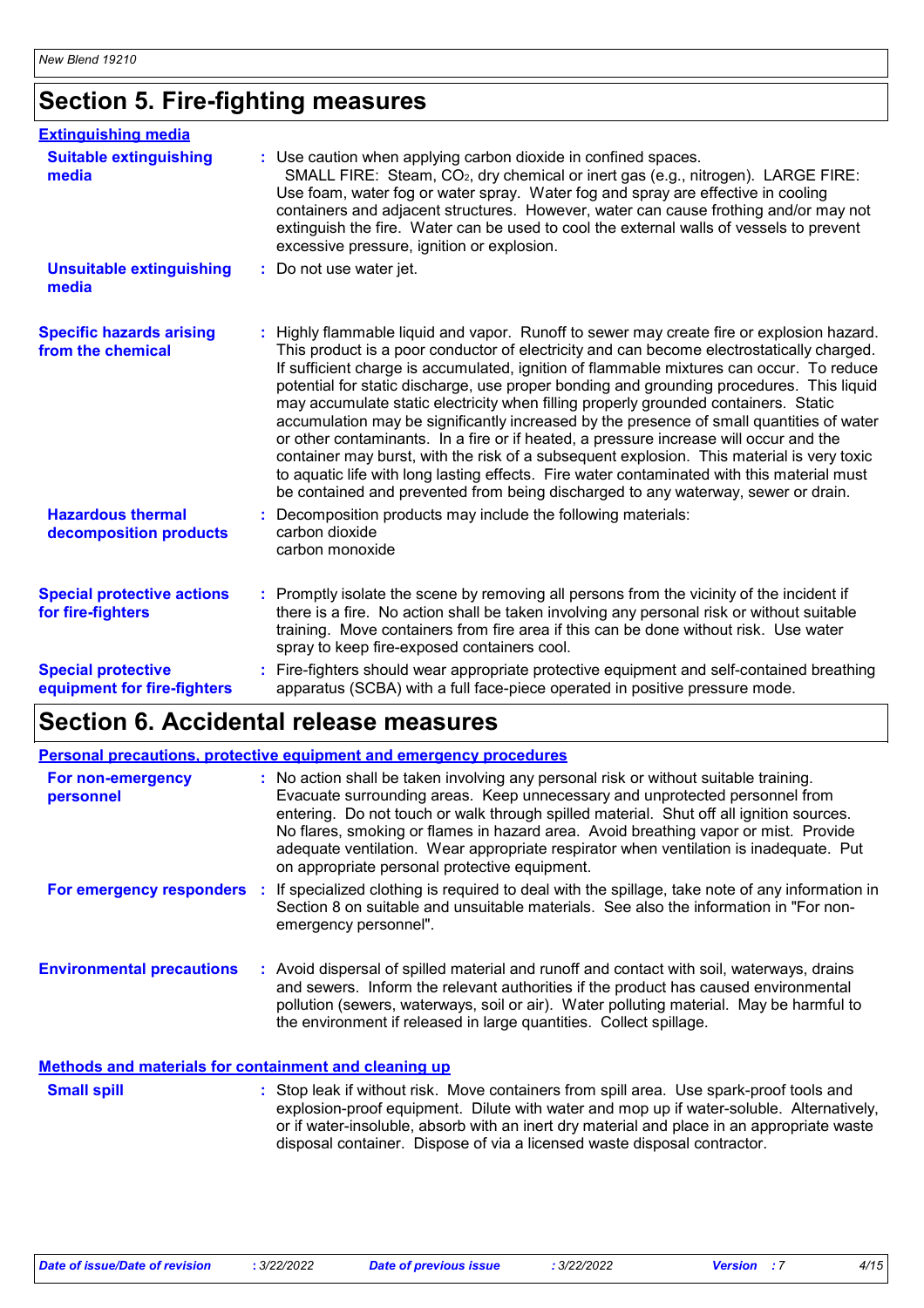## **Section 6. Accidental release measures**

| <b>Large spill</b> | : Stop leak if without risk. Move containers from spill area. Use spark-proof tools and<br>explosion-proof equipment. Approach release from upwind. Prevent entry into sewers,<br>water courses, basements or confined areas. Wash spillages into an effluent treatment<br>plant or proceed as follows. Contain and collect spillage with non-combustible,<br>absorbent material e.g. sand, earth, vermiculite or diatomaceous earth and place in<br>container for disposal according to local regulations (see Section 13). Dispose of via a |
|--------------------|-----------------------------------------------------------------------------------------------------------------------------------------------------------------------------------------------------------------------------------------------------------------------------------------------------------------------------------------------------------------------------------------------------------------------------------------------------------------------------------------------------------------------------------------------|
|                    | licensed waste disposal contractor. Contaminated absorbent material may pose the<br>same hazard as the spilled product. Note: see Section 1 for emergency contact<br>information and Section 13 for waste disposal.                                                                                                                                                                                                                                                                                                                           |

## **Section 7. Handling and storage**

| <b>Precautions for safe handling</b>                                      |    |                                                                                                                                                                                                                                                                                                                                                                                                                                                                                                                                                                                                                                                                                                                                                                                                                                                                                                                                                                                                                                                                                                                                                                                                                                                                                                                                                                                                                                                                                                                                                                                                                                                                                                                                                                                                                                                                                                 |
|---------------------------------------------------------------------------|----|-------------------------------------------------------------------------------------------------------------------------------------------------------------------------------------------------------------------------------------------------------------------------------------------------------------------------------------------------------------------------------------------------------------------------------------------------------------------------------------------------------------------------------------------------------------------------------------------------------------------------------------------------------------------------------------------------------------------------------------------------------------------------------------------------------------------------------------------------------------------------------------------------------------------------------------------------------------------------------------------------------------------------------------------------------------------------------------------------------------------------------------------------------------------------------------------------------------------------------------------------------------------------------------------------------------------------------------------------------------------------------------------------------------------------------------------------------------------------------------------------------------------------------------------------------------------------------------------------------------------------------------------------------------------------------------------------------------------------------------------------------------------------------------------------------------------------------------------------------------------------------------------------|
| <b>Protective measures</b>                                                |    | : Put on appropriate personal protective equipment (see Section 8). Do not swallow.<br>Avoid contact with eyes, skin and clothing. Avoid breathing vapor or mist. Avoid<br>release to the environment. Use only with adequate ventilation. Wear appropriate<br>respirator when ventilation is inadequate. Do not enter storage areas and confined<br>spaces unless adequately ventilated. Keep in the original container or an approved<br>alternative made from a compatible material, kept tightly closed when not in use. Store<br>and use away from heat, sparks, open flame or any other ignition source. Use<br>explosion-proof electrical (ventilating, lighting and material handling) equipment. Use<br>only non-sparking tools. Take precautionary measures against electrostatic discharges.<br>Empty containers retain product residue and can be hazardous. Do not reuse container.<br>Handling operations that can promote accumulation of static charges include but are not<br>limited to: mixing, filtering, pumping at high flow rates, splash filling, creating mists or<br>sprays, tank and container filling, tank cleaning, sampling, gauging, switch loading,<br>vacuum truck operations. Restrict flow velocity according to API 2003 (2008), NFPA 77<br>(2007), and Laurence Britton, "Avoiding Static Ignition Hazards in Chemical Operations".<br>To reduce potential for static discharge, ensure that all equipment is properly grounded<br>and bonded and meets appropriate electrical classification requirements.                                                                                                                                                                                                                                                                                                                                               |
| <b>Advice on general</b><br>occupational hygiene                          |    | Eating, drinking and smoking should be prohibited in areas where this material is<br>handled, stored and processed. Workers should wash hands and face before eating,<br>drinking and smoking. Remove contaminated clothing and protective equipment before<br>entering eating areas. See also Section 8 for additional information on hygiene<br>measures.                                                                                                                                                                                                                                                                                                                                                                                                                                                                                                                                                                                                                                                                                                                                                                                                                                                                                                                                                                                                                                                                                                                                                                                                                                                                                                                                                                                                                                                                                                                                     |
| <b>Conditions for safe storage,</b><br>including any<br>incompatibilities | ÷. | Store in accordance with local regulations. Store in a segregated and approved area.<br>Store in original container protected from direct sunlight in a dry, cool and well-ventilated<br>area, away from incompatible materials (see Section 10) and food and drink. Store<br>locked up. Eliminate all ignition sources. Separate from oxidizing materials. Keep<br>container tightly closed and sealed until ready for use. Containers that have been<br>opened must be carefully resealed and kept upright to prevent leakage. Do not store in<br>unlabeled containers. Use appropriate containment to avoid environmental<br>contamination. See Section 10 for incompatible materials before handling or use.<br>Bulk Storage Conditions: Maintain all storage tanks in accordance with applicable<br>regulations. Use necessary controls to monitor tank inventories. Inspect all storage<br>tanks on a periodic basis. Test tanks and associated piping for tightness. Maintain the<br>automatic leak detection devices to assure proper working condition.<br>Head spaces in tanks and other containers may contain a mixture of air and vapor in<br>the flammable range. Vapor may be ignited by static discharge. Storage area must<br>meet OSHA requirements and applicable fire codes. Additional information regarding<br>the design and control of hazards associated with the handling and storage of<br>flammable and combustible liquids may be found in professional and industrial<br>documents including, but not limited to, the National Fire Protection Association (NFPA)<br>publications NFPA 30 ("Flammable and Combustible Liquid Code"), NFPA 77<br>("Recommended Practice on Static Electricity") and the American Petroleum Institute<br>(API) Recommended Practice 2003, ("Protection Against Ignitions Arising Out of Static,<br>Lightning, and Stray Currents"). |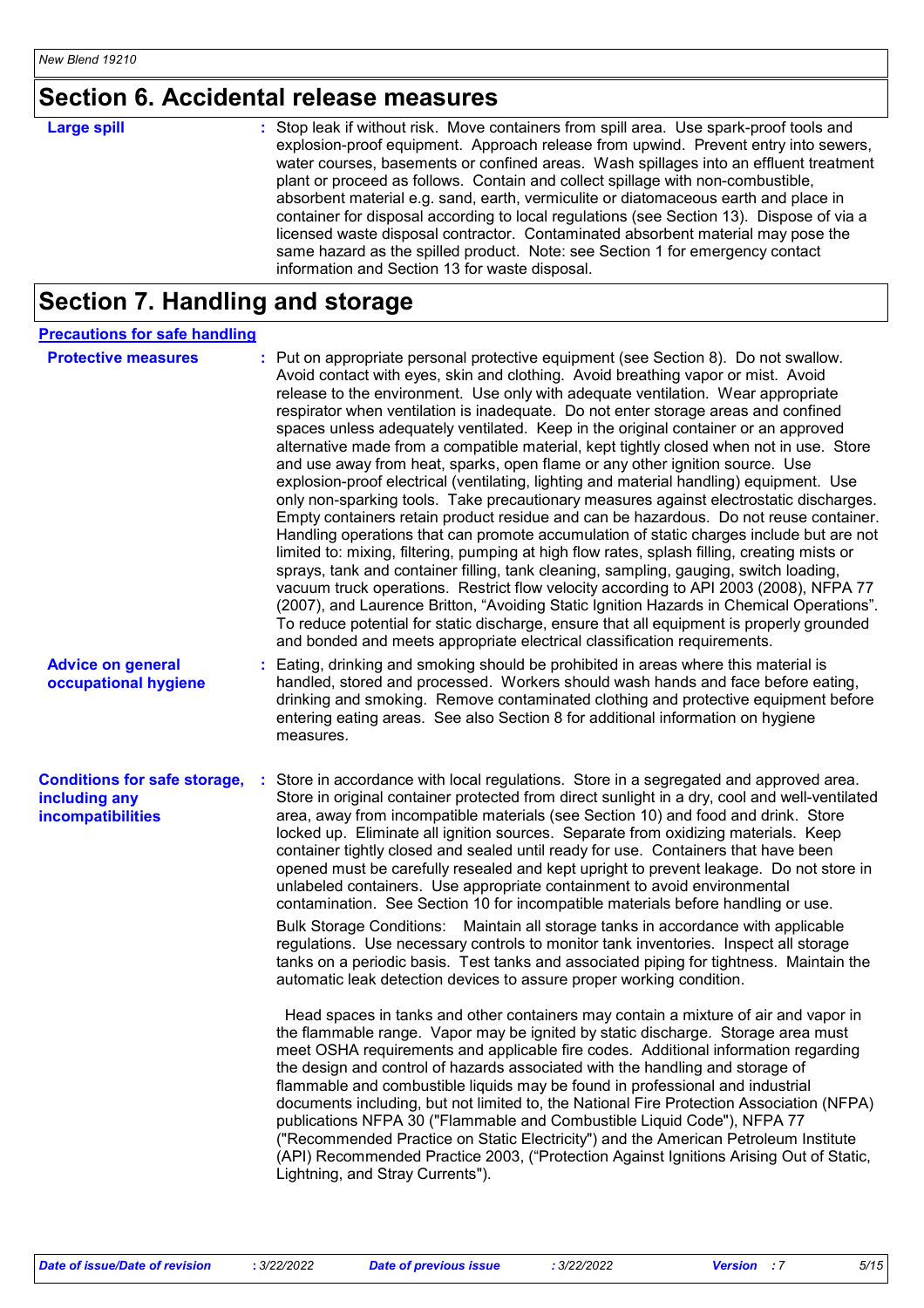## **Section 8. Exposure controls/personal protection**

| <b>Occupational exposure limits</b>               |          |                                                                                                                                                                                                                                                                                                                                                                                                                                                                                                                                                                                                                                                                                                                                                                                 |
|---------------------------------------------------|----------|---------------------------------------------------------------------------------------------------------------------------------------------------------------------------------------------------------------------------------------------------------------------------------------------------------------------------------------------------------------------------------------------------------------------------------------------------------------------------------------------------------------------------------------------------------------------------------------------------------------------------------------------------------------------------------------------------------------------------------------------------------------------------------|
| C9-C15 Alkanes                                    |          | <b>ACGIH TLV (United States).</b>                                                                                                                                                                                                                                                                                                                                                                                                                                                                                                                                                                                                                                                                                                                                               |
| C7-C8 Alkanes                                     |          | TWA: 200 ppm, (as Nonane) 8 hours.<br><b>ACGIH TLV (United States).</b><br>TWA: 1500 mg/m <sup>3</sup>                                                                                                                                                                                                                                                                                                                                                                                                                                                                                                                                                                                                                                                                          |
| C9-C15 Cycloalkanes<br>C7-C8 Cycloalkanes         |          | <b>ACGIH TLV (United States).</b><br>TWA: 400 ppm 8 hours. Form:<br>Methylcyclohexane<br><b>ACGIH TLV (United States).</b>                                                                                                                                                                                                                                                                                                                                                                                                                                                                                                                                                                                                                                                      |
|                                                   |          | TWA: 1500 mg/m <sup>3</sup> 8 hours.                                                                                                                                                                                                                                                                                                                                                                                                                                                                                                                                                                                                                                                                                                                                            |
| New Blend 19210                                   |          | <b>ACGIH TLV (United States)</b><br>250 ppm (1400 mg/m <sup>3</sup> ) 8 hour(s)<br>Notes: The TLV for the hydrocarbon solvent is<br>based on the procedure described in<br>Appendix H ("Reciprocal Calculations Method<br>for Certain Refined Hydrocarbon Solvent<br>Vapors") of the ACGIH TLVs ® and BEIs®<br>guidelines. The GGVmixture (ACGIH TLV) is<br>based on Column B (McKee et al., 2005) of<br>Table 1 ("Group Guidance Values") of<br>Appendix H.                                                                                                                                                                                                                                                                                                                    |
| <b>Appropriate engineering</b><br><b>controls</b> |          | : Use only with adequate ventilation. Use process enclosures, local exhaust ventilation or<br>other engineering controls to keep worker exposure to airborne contaminants below any<br>recommended or statutory limits. The engineering controls also need to keep gas,<br>vapor or dust concentrations below any lower explosive limits. Use explosion-proof<br>ventilation equipment.                                                                                                                                                                                                                                                                                                                                                                                         |
| <b>Environmental exposure</b><br>controls         |          | : Emissions from ventilation or work process equipment should be checked to ensure<br>they comply with the requirements of environmental protection legislation. In some<br>cases, vapor controls, filters or engineering modifications to the process equipment will<br>be necessary to reduce emissions to acceptable levels.                                                                                                                                                                                                                                                                                                                                                                                                                                                 |
| <b>Individual protection measures</b>             |          |                                                                                                                                                                                                                                                                                                                                                                                                                                                                                                                                                                                                                                                                                                                                                                                 |
| <b>Hygiene measures</b>                           |          | : Wash hands, forearms and face thoroughly after handling chemical products, before<br>eating, smoking and using the lavatory and at the end of the working period.<br>Appropriate techniques should be used to remove potentially contaminated clothing.<br>Wash contaminated clothing before reusing. Ensure that eyewash stations and safety<br>showers are close to the workstation location.                                                                                                                                                                                                                                                                                                                                                                               |
| <b>Eye/face protection</b>                        | instead. | : Safety glasses equipped with side shields are recommended as minimum protection in<br>industrial settings. If contact is possible, the following protection should be worn, unless<br>the assessment indicates a higher degree of protection: chemical splash goggles.<br>Safety eyewear complying with an approved standard should be used when a risk<br>assessment indicates this is necessary to avoid exposure to liquid splashes, mists,<br>gases or dusts. If inhalation hazards exist, a full-face respirator may be required                                                                                                                                                                                                                                         |
| <b>Skin protection</b>                            |          |                                                                                                                                                                                                                                                                                                                                                                                                                                                                                                                                                                                                                                                                                                                                                                                 |
| <b>Hand protection</b>                            |          | : Avoid skin contact with liquid. Chemical-resistant gloves complying with an approved<br>standard should be worn at all times when handling chemical products if a risk<br>assessment indicates this is necessary. Recommended: Heavy duty, industrial grade<br>chemically resistant gloves constructed of nitrile, neoprene, polyethylene,<br>fluoroelastomer rubber or polyvinyl chloride as approved by glove manufacturer.<br>Considering the parameters specified by the glove manufacturer, check during use that<br>the gloves are still retaining their protective properties. It should be noted that the time<br>to breakthrough for any glove material may be different for different glove<br>manufacturers. Leather gloves are not protective for liquid contact. |
| <b>Body protection</b>                            |          | : Avoid skin contact with liquid. Personal protective equipment for the body should be<br>selected based on the task being performed and the risks involved and should be<br>approved by a specialist before handling this product.                                                                                                                                                                                                                                                                                                                                                                                                                                                                                                                                             |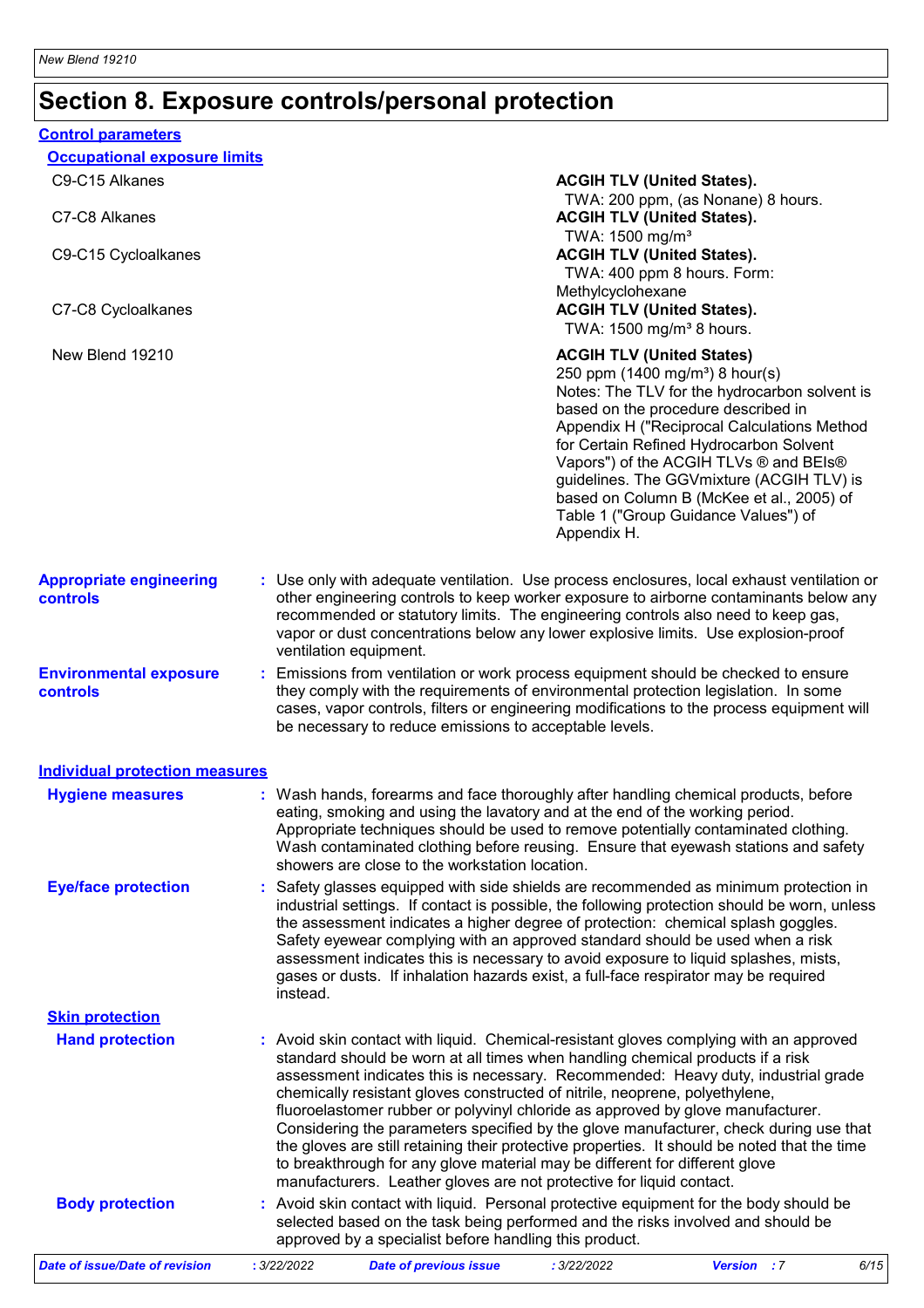## **Section 8. Exposure controls/personal protection**

| <b>Other skin protection</b>  | : Avoid skin contact with liquid. Appropriate footwear and any additional skin protection<br>measures should be selected based on the task being performed and the risks involved<br>and should be approved by a specialist before handling this product. Leather boots are<br>not protective for liquid contact.                                                                                                                                                                                  |
|-------------------------------|----------------------------------------------------------------------------------------------------------------------------------------------------------------------------------------------------------------------------------------------------------------------------------------------------------------------------------------------------------------------------------------------------------------------------------------------------------------------------------------------------|
| <b>Respiratory protection</b> | : Avoid inhalation of gases, vapors, mists or dusts. Use a properly fitted, air-purifying or<br>supplied-air respirator complying with an approved standard if a risk assessment<br>indicates this is necessary. Respirator selection must be based on known or anticipated<br>exposure levels, the hazards of the product and the safe working limits of the selected<br>respirator. If an air purifying respirator is appropriate, use one equipped with cartridges<br>rated for organic vapors. |

### **Section 9. Physical and chemical properties**

The conditions of measurement of all properties are at standard temperature and pressure unless otherwise indicated.

#### **Appearance**

| <b>Physical state</b>                                             | $:$ Liquid.                                                 |
|-------------------------------------------------------------------|-------------------------------------------------------------|
| <b>Color</b>                                                      | : Transparent, colorless.                                   |
| <b>Odor</b>                                                       | : Characteristic hydrocarbon solvent odor.                  |
| рH                                                                | $:$ Not available.                                          |
| <b>Boiling point, initial boiling</b><br>point, and boiling range | : $103.7^{\circ}$ C (218.7 $^{\circ}$ F)                    |
| <b>Flash point</b><br>Lower and upper explosive                   | : Closed cup: -9°C (15.8°F) [Tagliabue]<br>: Not available. |
| (flammable) limits                                                |                                                             |

**Vapor pressure :**

|                                                |        |        | Vapor Pressure at 20°C | Vapor pressure at 50°C |     |               |
|------------------------------------------------|--------|--------|------------------------|------------------------|-----|---------------|
| <b>Ingredient name</b>                         | mm Hg  | kPa    | <b>Method</b>          | mm<br>Hg               | kPa | <b>Method</b> |
| n-hexane                                       | 127.51 | 17     |                        |                        |     |               |
| cyclohexane                                    | 93.01  | 12.4   |                        |                        |     |               |
| benzene                                        | 75.01  | 10     |                        |                        |     |               |
| heptane                                        | 34.5   | 4.6    |                        |                        |     |               |
| toluene                                        | 23.17  | 3.1    |                        |                        |     |               |
| ethylbenzene                                   | 9.3    | 1.2    |                        |                        |     |               |
| xylene                                         | 6.7    | 0.89   |                        |                        |     |               |
| cumene                                         | 3.72   | 0.5    |                        |                        |     |               |
| nonane                                         | 3.15   | 0.42   |                        |                        |     |               |
| naphthalene                                    | 0.05   | 0.0067 | OECD 104               |                        |     |               |
| Solvent naphtha<br>(petroleum), heavy<br>arom. | 0.02   | 0.0027 |                        |                        |     |               |

**Relative density Gravity, °API :** 58.37 **Density gm/cm<sup>3</sup> :** 0.7445 g/cm<sup>3</sup> **Relative vapor density Auto-ignition temperature :**

Not available. **:**

Not available. **:**

- 
-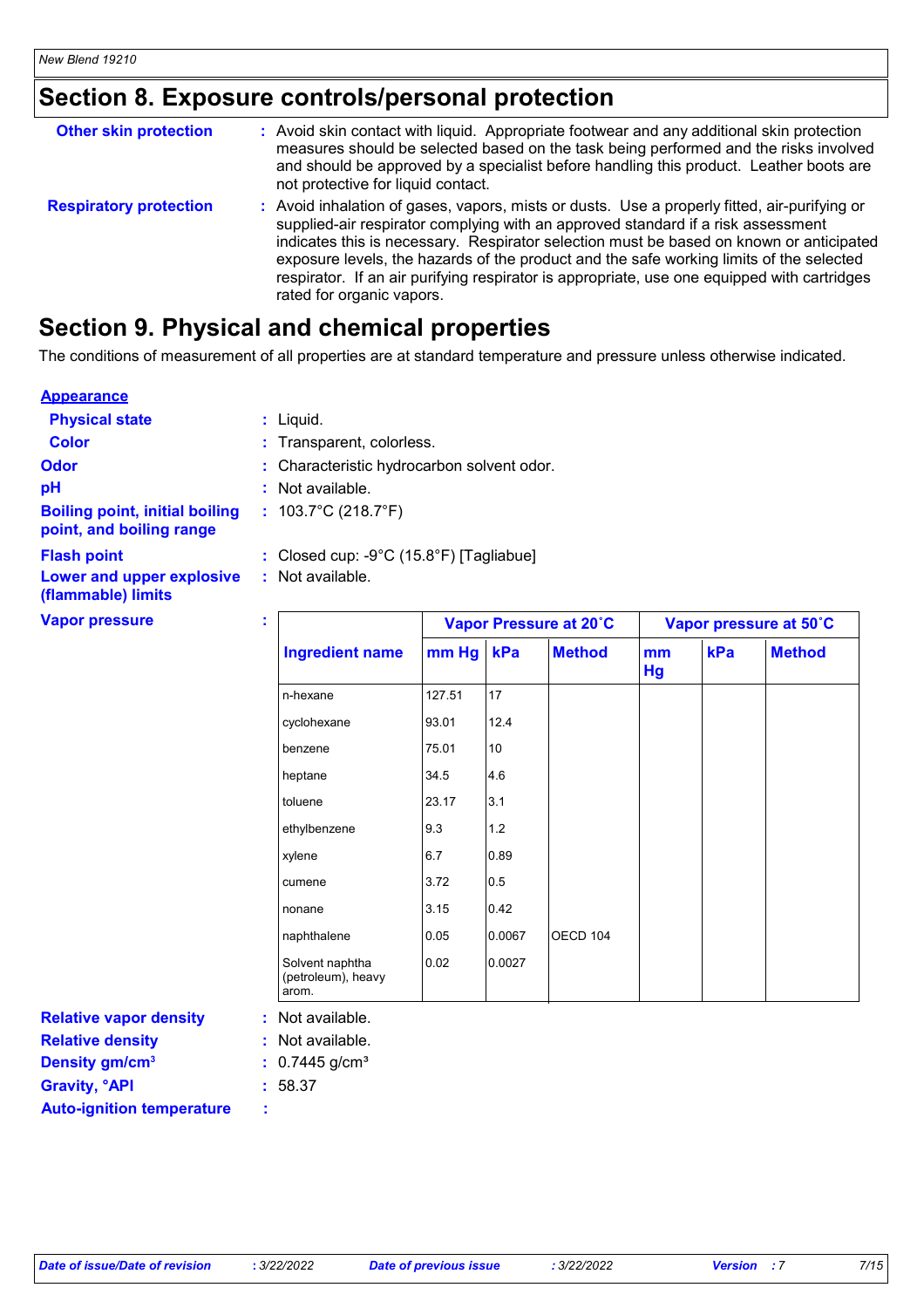| <b>Ingredient name</b>                      | $\rm ^{\circ}C$ | °F                        | <b>Method</b> |  |
|---------------------------------------------|-----------------|---------------------------|---------------|--|
| nonane                                      | 205             | 401                       |               |  |
| Solvent naphtha (petroleum), heavy<br>arom. | 220 to 250      | 428 to 482                |               |  |
| n-hexane                                    | 225             | 437                       |               |  |
| cyclohexane                                 | 260             | 500                       |               |  |
| heptane                                     | 285             | 545                       |               |  |
| cumene                                      | 424             | 795.2                     |               |  |
| xylene                                      | 432             | 809.6                     |               |  |
| ethylbenzene                                | 432.22          | 810                       |               |  |
| toluene                                     | 480             | 896                       |               |  |
| benzene                                     | 498             | 928.4                     |               |  |
| naphthalene                                 | 526 to 587      | 978.8 to 1088.6 DIN 51794 |               |  |

| <b>Conductivity</b>             | : <50 picosiemens/meter (unadditized) |
|---------------------------------|---------------------------------------|
| Flow time (ISO 2431)            | : Not available.                      |
| <b>Particle characteristics</b> |                                       |
| <b>Median particle size</b>     | : Not applicable.                     |

## **Section 10. Stability and reactivity**

| <b>Reactivity</b>                                   | : Not expected to be Explosive, Self-Reactive, Self-Heating, or an Organic Peroxide<br>under US GHS Definition(s).                                                                                                         |
|-----------------------------------------------------|----------------------------------------------------------------------------------------------------------------------------------------------------------------------------------------------------------------------------|
| <b>Chemical stability</b>                           | : The product is stable.                                                                                                                                                                                                   |
| <b>Possibility of hazardous</b><br><b>reactions</b> | : Under normal conditions of storage and use, hazardous reactions will not occur.                                                                                                                                          |
| <b>Conditions to avoid</b>                          | : Avoid all possible sources of ignition (spark or flame). Do not pressurize, cut, weld,<br>braze, solder, drill, grind or expose containers to heat or sources of ignition. Do not<br>store with strong oxidizing agents. |
| <b>Incompatible materials</b>                       | Reactive or incompatible with the following materials:<br>oxidizing materials                                                                                                                                              |
| <b>Hazardous decomposition</b><br>products          | : Under normal conditions of storage and use, hazardous decomposition products should<br>not be produced.                                                                                                                  |

## **Section 11. Toxicological information**

| <b>Information on toxicological effects</b> |             |                                                                                                                                                                                                                                                                                                                                                |             |                    |      |
|---------------------------------------------|-------------|------------------------------------------------------------------------------------------------------------------------------------------------------------------------------------------------------------------------------------------------------------------------------------------------------------------------------------------------|-------------|--------------------|------|
| <b>Acute toxicity</b>                       |             |                                                                                                                                                                                                                                                                                                                                                |             |                    |      |
| Not available.                              |             |                                                                                                                                                                                                                                                                                                                                                |             |                    |      |
| <b>Conclusion/Summary</b>                   |             | : C9-C15 Alkanes: In animal studies utilizing mineral spirits containing up to 22%<br>aromatics indicated that the acute central nervous system effects are reversible. Based<br>on existing animal studies, the potential for persistent effects is not clear.                                                                                |             |                    |      |
| <b>Irritation/Corrosion</b>                 |             |                                                                                                                                                                                                                                                                                                                                                |             |                    |      |
| Not available.                              |             |                                                                                                                                                                                                                                                                                                                                                |             |                    |      |
| <b>Skin</b>                                 |             | : C9-C15 Alkanes: Primary dermal irritation studies (four hour exposure) in rabbits<br>utilizing mineral spirits containing less than 2% aromatics resulted in slight to moderate<br>skin irritation. In humans, mineral spirits have produced slight to moderate skin irritation<br>particularly with evaporation from the skin is prevented. |             |                    |      |
| <b>Eyes</b>                                 |             | : No additional information.                                                                                                                                                                                                                                                                                                                   |             |                    |      |
| Date of issue/Date of revision              | : 3/22/2022 | <b>Date of previous issue</b>                                                                                                                                                                                                                                                                                                                  | : 3/22/2022 | <b>Version</b> : 7 | 8/15 |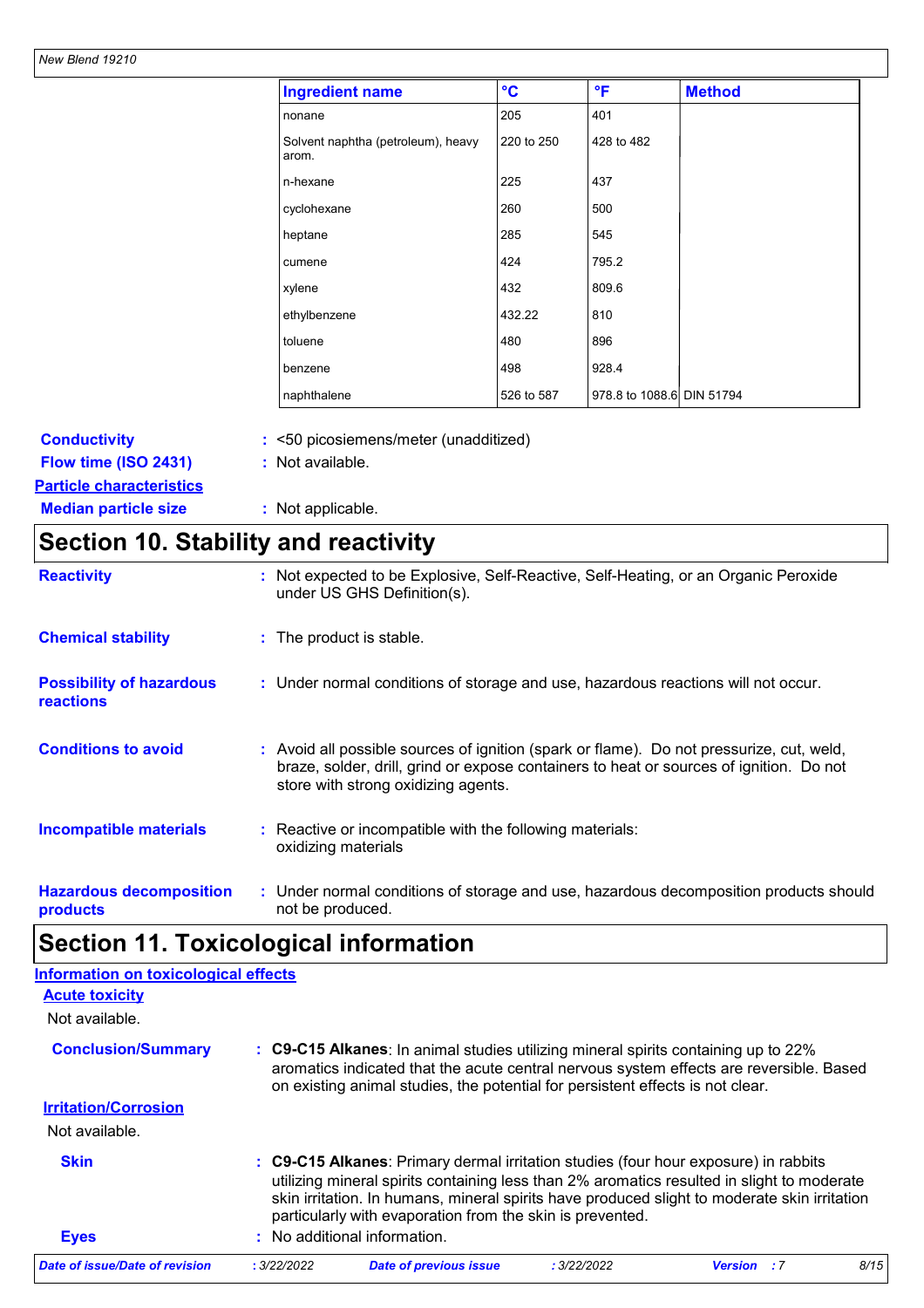## **Section 11. Toxicological information**

| <b>Respiratory</b>                      | : C9-C15 Alkanes: Animal studies have demonstrated that mineral spirits produced mild<br>respiratory tract irritation at elevated concentrations. Also, sensory respiratory tract<br>irritation was evident by reduced breathing rates in the test animals in certain studies.                                                                                                                                                                                                                                                                                                                                                                                                                                                                     |
|-----------------------------------------|----------------------------------------------------------------------------------------------------------------------------------------------------------------------------------------------------------------------------------------------------------------------------------------------------------------------------------------------------------------------------------------------------------------------------------------------------------------------------------------------------------------------------------------------------------------------------------------------------------------------------------------------------------------------------------------------------------------------------------------------------|
| <b>Sensitization</b>                    |                                                                                                                                                                                                                                                                                                                                                                                                                                                                                                                                                                                                                                                                                                                                                    |
| Not available.                          |                                                                                                                                                                                                                                                                                                                                                                                                                                                                                                                                                                                                                                                                                                                                                    |
| <b>Skin</b>                             | : C9-C15 Alkanes: In animal studies utilizing mineral spirits containing up to 18%,<br>aromatics skin sensitization is not evident.                                                                                                                                                                                                                                                                                                                                                                                                                                                                                                                                                                                                                |
| <b>Respiratory</b>                      | : No additional information.                                                                                                                                                                                                                                                                                                                                                                                                                                                                                                                                                                                                                                                                                                                       |
| <b>Mutagenicity</b>                     |                                                                                                                                                                                                                                                                                                                                                                                                                                                                                                                                                                                                                                                                                                                                                    |
| Not available.                          |                                                                                                                                                                                                                                                                                                                                                                                                                                                                                                                                                                                                                                                                                                                                                    |
| <b>Conclusion/Summary</b>               | : C9-C15 Alkanes: In vivo and in vitro studies on mineral spirits containing up to 22 %<br>aromatics indicate that these products are not genotoxic.                                                                                                                                                                                                                                                                                                                                                                                                                                                                                                                                                                                               |
| <b>Carcinogenicity</b>                  |                                                                                                                                                                                                                                                                                                                                                                                                                                                                                                                                                                                                                                                                                                                                                    |
| Not available.                          |                                                                                                                                                                                                                                                                                                                                                                                                                                                                                                                                                                                                                                                                                                                                                    |
| <b>Conclusion/Summary</b>               | : C9-C15 Alkanes: The National Toxicology Program (NTP) conducted two-year<br>carcinogenicity studies in rats and mice with Stoddard Solvent IIC (less than 2%<br>aromatics). The studies indicated that there was some evidence of carcinogenic activity<br>in male rats (adrenal medulla neoplasms and renal tubule adenoma) but no evidence of<br>carcinogenic activity in female rats. Further, there was equivocal evidence of<br>carcinogenic activity in female mice (hepatocellular adenoma) but no evidence of<br>carcinogenic activity in male mice. A low carcinogenic potential is suggested by a lack of<br>genotoxic potential identified in in vivo and in vitro genetic toxicity tests (with and without<br>metabolic activation). |
| <b>Reproductive toxicity</b>            |                                                                                                                                                                                                                                                                                                                                                                                                                                                                                                                                                                                                                                                                                                                                                    |
| Not available.                          |                                                                                                                                                                                                                                                                                                                                                                                                                                                                                                                                                                                                                                                                                                                                                    |
| <b>Conclusion/Summary</b>               | : C9-C15 Alkanes: There were no treatment-related effects on pregnancy rate, mortality<br>or gross post mortem observations in animal studies utilizing mineral spirits containing<br>less than 2% aromatics.                                                                                                                                                                                                                                                                                                                                                                                                                                                                                                                                      |
| <b>Teratogenicity</b><br>Not available. |                                                                                                                                                                                                                                                                                                                                                                                                                                                                                                                                                                                                                                                                                                                                                    |
| <b>Conclusion/Summary</b>               | : C9-C15 Alkanes: There were no treatment-related effects on pregnancy rate, mortality<br>or gross post mortem observations in animal studies utilizing mineral spirits containing<br>less than 2% aromatics.                                                                                                                                                                                                                                                                                                                                                                                                                                                                                                                                      |

#### **Specific target organ toxicity (single exposure)**

| <b>Name</b>         | <b>Category</b> | <b>Route of</b><br><b>exposure</b> | <b>Target organs</b> |
|---------------------|-----------------|------------------------------------|----------------------|
| C9-C15 Alkanes      | Category 3      |                                    | l Narcotic effects   |
| C7-C8 Alkanes       | Category 3      |                                    | l Narcotic effects   |
| C9-C15 Cycloalkanes | Category 3      |                                    | Narcotic effects     |
| C7-C8 Cycloalkanes  | Category 3      |                                    | Narcotic effects     |

### **Specific target organ toxicity (repeated exposure)**

Not available.

#### **Aspiration hazard**

| <b>Name</b>         | <b>Result</b>                         |
|---------------------|---------------------------------------|
| C9-C15 Alkanes      | <b>ASPIRATION HAZARD - Category 1</b> |
| C7-C8 Alkanes       | <b>ASPIRATION HAZARD - Category 1</b> |
| C9-C15 Cycloalkanes | <b>ASPIRATION HAZARD - Category 1</b> |
| C7-C8 Cycloalkanes  | <b>ASPIRATION HAZARD - Category 1</b> |

#### **Information on the likely routes of exposure**

**:** Not available.

*Date of issue/Date of revision* **:** *3/22/2022 Date of previous issue : 3/22/2022 Version : 7 9/15*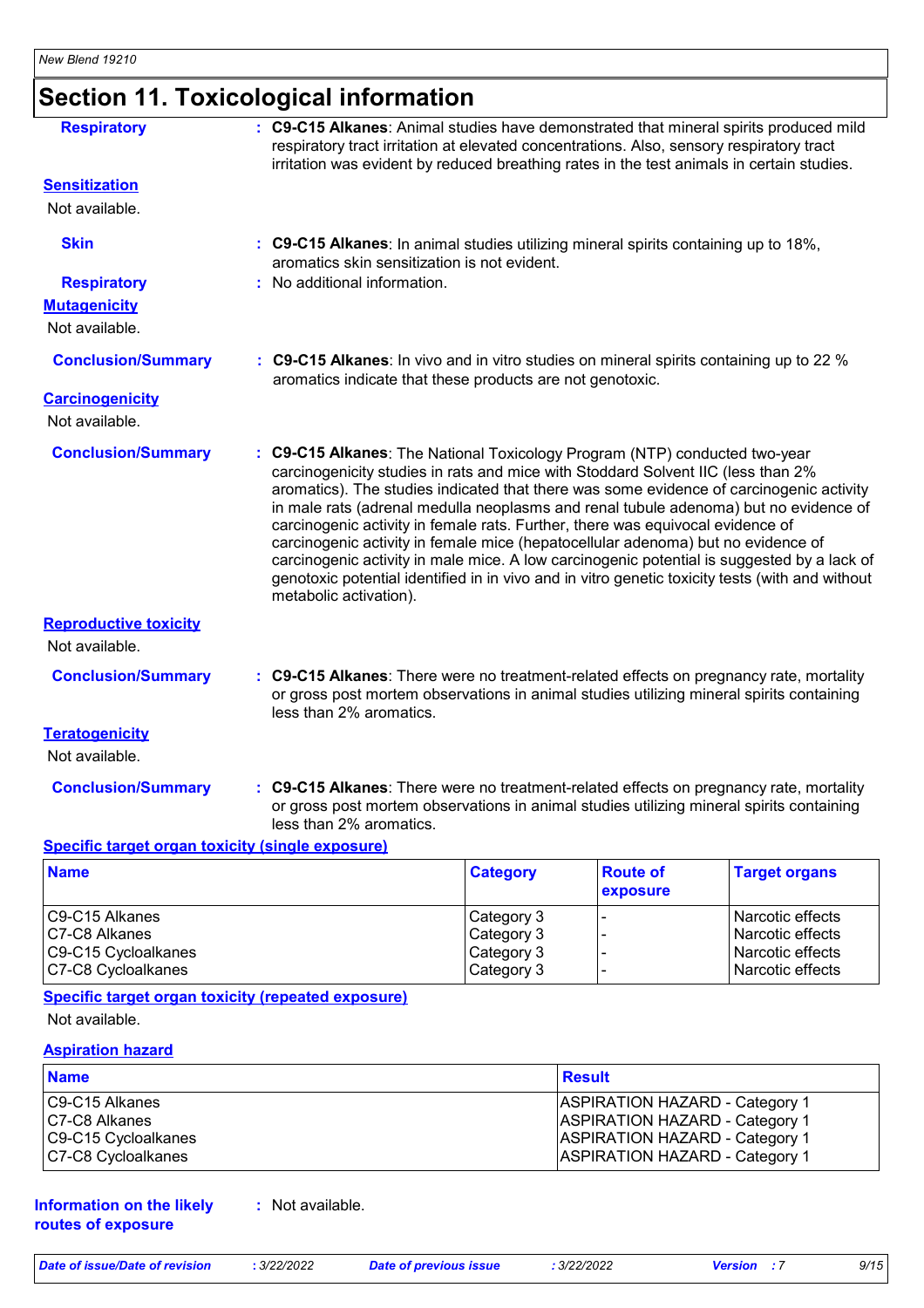## **Section 11. Toxicological information**

#### **Inhalation :** Can cause central nervous system (CNS) depression. May cause drowsiness or dizziness. Can cause central nervous system (CNS) depression. May be fatal if swallowed and enters airways. **Ingestion : Skin contact** : Defatting to the skin. May cause skin dryness and irritation. Causes skin irritation. **Eye contact :** No known significant effects or critical hazards. **Potential acute health effects**

#### **Symptoms related to the physical, chemical and toxicological characteristics**

| <b>Eye contact</b>                      | : Adverse symptoms may include the following:<br>pain or irritation<br>watering<br>redness                                                                                                                                                                                                                                                                         |
|-----------------------------------------|--------------------------------------------------------------------------------------------------------------------------------------------------------------------------------------------------------------------------------------------------------------------------------------------------------------------------------------------------------------------|
| <b>Inhalation</b>                       | : Adverse symptoms may include the following:<br>headache<br>dizziness/vertigo<br>drowsiness/fatigue<br>nausea or vomiting<br>unconsciousness<br>Repeated or prolonged overexposure to solvents can cause brain or other nervous<br>system damage. The symptoms can include the loss of memory, the loss of intellectual<br>capacity and the loss of coordination. |
| <b>Skin contact</b>                     | : Adverse symptoms may include the following:<br>irritation<br>dryness<br>cracking<br>redness                                                                                                                                                                                                                                                                      |
| <b>Ingestion</b>                        | : Adverse symptoms may include the following:<br>nausea or vomiting                                                                                                                                                                                                                                                                                                |
|                                         | Delayed and immediate effects and also chronic effects from short and long term exposure                                                                                                                                                                                                                                                                           |
| <b>Short term exposure</b>              |                                                                                                                                                                                                                                                                                                                                                                    |
| <b>Potential immediate</b><br>effects   | : Not available.                                                                                                                                                                                                                                                                                                                                                   |
| <b>Potential delayed effects</b>        | : Not available.                                                                                                                                                                                                                                                                                                                                                   |
| <b>Long term exposure</b>               |                                                                                                                                                                                                                                                                                                                                                                    |
| <b>Potential immediate</b><br>effects   | : Not available.                                                                                                                                                                                                                                                                                                                                                   |
| <b>Potential delayed effects</b>        | : Not available.                                                                                                                                                                                                                                                                                                                                                   |
| <b>Potential chronic health effects</b> |                                                                                                                                                                                                                                                                                                                                                                    |
| Not available.                          |                                                                                                                                                                                                                                                                                                                                                                    |
| <b>General</b>                          | : Prolonged or repeated contact can defat the skin and lead to irritation, cracking and/or<br>dermatitis.                                                                                                                                                                                                                                                          |
| <b>Carcinogenicity</b>                  | No known significant effects or critical hazards.                                                                                                                                                                                                                                                                                                                  |
| <b>Mutagenicity</b>                     | No known significant effects or critical hazards.                                                                                                                                                                                                                                                                                                                  |
| <b>Teratogenicity</b>                   | No known significant effects or critical hazards.                                                                                                                                                                                                                                                                                                                  |
| <b>Developmental effects</b>            | No known significant effects or critical hazards.                                                                                                                                                                                                                                                                                                                  |
| <b>Fertility effects</b>                | No known significant effects or critical hazards.                                                                                                                                                                                                                                                                                                                  |
|                                         |                                                                                                                                                                                                                                                                                                                                                                    |

#### **Numerical measures of toxicity**

## **Acute toxicity estimates**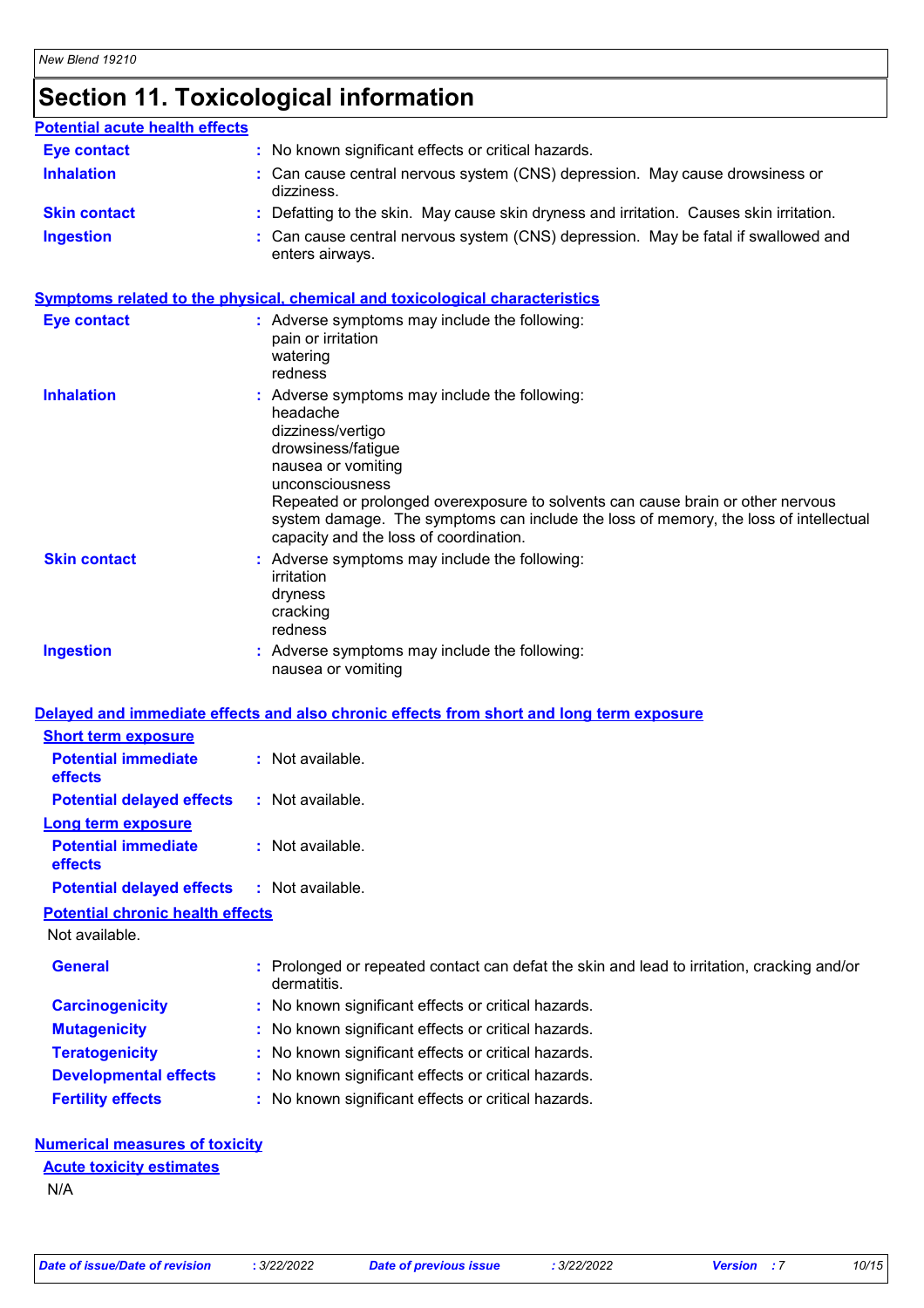### **Section 11. Toxicological information**

### **Section 12. Ecological information**

| <b>Toxicity</b>                                         |                                                                                      |
|---------------------------------------------------------|--------------------------------------------------------------------------------------|
| Not available.                                          |                                                                                      |
| <b>Conclusion/Summary</b>                               | : Not available.                                                                     |
| <b>Persistence and degradability</b>                    |                                                                                      |
| <b>Conclusion/Summary</b>                               | : Not available.                                                                     |
| <b>Bioaccumulative potential</b>                        |                                                                                      |
| Not available.                                          |                                                                                      |
| <b>Mobility in soil</b>                                 |                                                                                      |
| <b>Soil/water partition</b><br><b>coefficient (Koc)</b> | : Not available.                                                                     |
| <b>Other adverse effects</b>                            | : No known significant effects or critical hazards.                                  |
| <b>Section 13. Disposal considerations</b>              |                                                                                      |
| <b>Disposal methods</b>                                 | : The generation of waste should be avoided or minimized wherever possible. Disposal |

of this product, solutions and any by-products should at all times comply with the requirements of environmental protection and waste disposal legislation and any regional local authority requirements. Dispose of surplus and non-recyclable products via a licensed waste disposal contractor. Waste should not be disposed of untreated to the sewer unless fully compliant with the requirements of all authorities with jurisdiction. Waste packaging should be recycled. Incineration or landfill should only be considered when recycling is not feasible. This material and its container must be disposed of in a safe way. Care should be taken when handling emptied containers that have not been cleaned or rinsed out. Empty containers or liners may retain some product residues. Vapor from product residues may create a highly flammable or explosive atmosphere inside the container. Do not cut, weld or grind used containers unless they have been cleaned thoroughly internally. Avoid dispersal of spilled material and runoff and contact with soil, waterways, drains and sewers.

**RCRA classification :** D001, D018

### **Section 14. Transport information**

|                                      | <b>DOT Classification</b>                                           | <b>IMDG</b>                                                         | <b>IATA</b>                                                              |
|--------------------------------------|---------------------------------------------------------------------|---------------------------------------------------------------------|--------------------------------------------------------------------------|
| <b>UN number</b>                     | <b>UN1268</b>                                                       | <b>UN1268</b>                                                       | <b>UN1268</b>                                                            |
| <b>UN proper</b><br>shipping name    | PETROLEUM DISTILLATES, N.<br>O.S.(C9-C15 Alkanes, C7-C8<br>Alkanes) | PETROLEUM DISTILLATES, N.<br>O.S.(C9-C15 Alkanes, C7-C8<br>Alkanes) | PETROLEUM DISTILLATES, N.<br>O.S.(C9-C15 Alkanes, C7-C8<br>Alkanes)      |
| <b>Transport</b><br>hazard class(es) | 3<br>$\bigstar$<br><b>HIABLE LIGH</b>                               | 3<br>$\mathbf{\mathbf{\Psi}}$                                       | 3                                                                        |
| <b>Packing group</b>                 | Ш                                                                   | ш                                                                   |                                                                          |
| <b>Environmental</b><br>hazards      | Yes.                                                                | Yes.                                                                | Yes. The environmentally<br>hazardous substance mark is<br>not required. |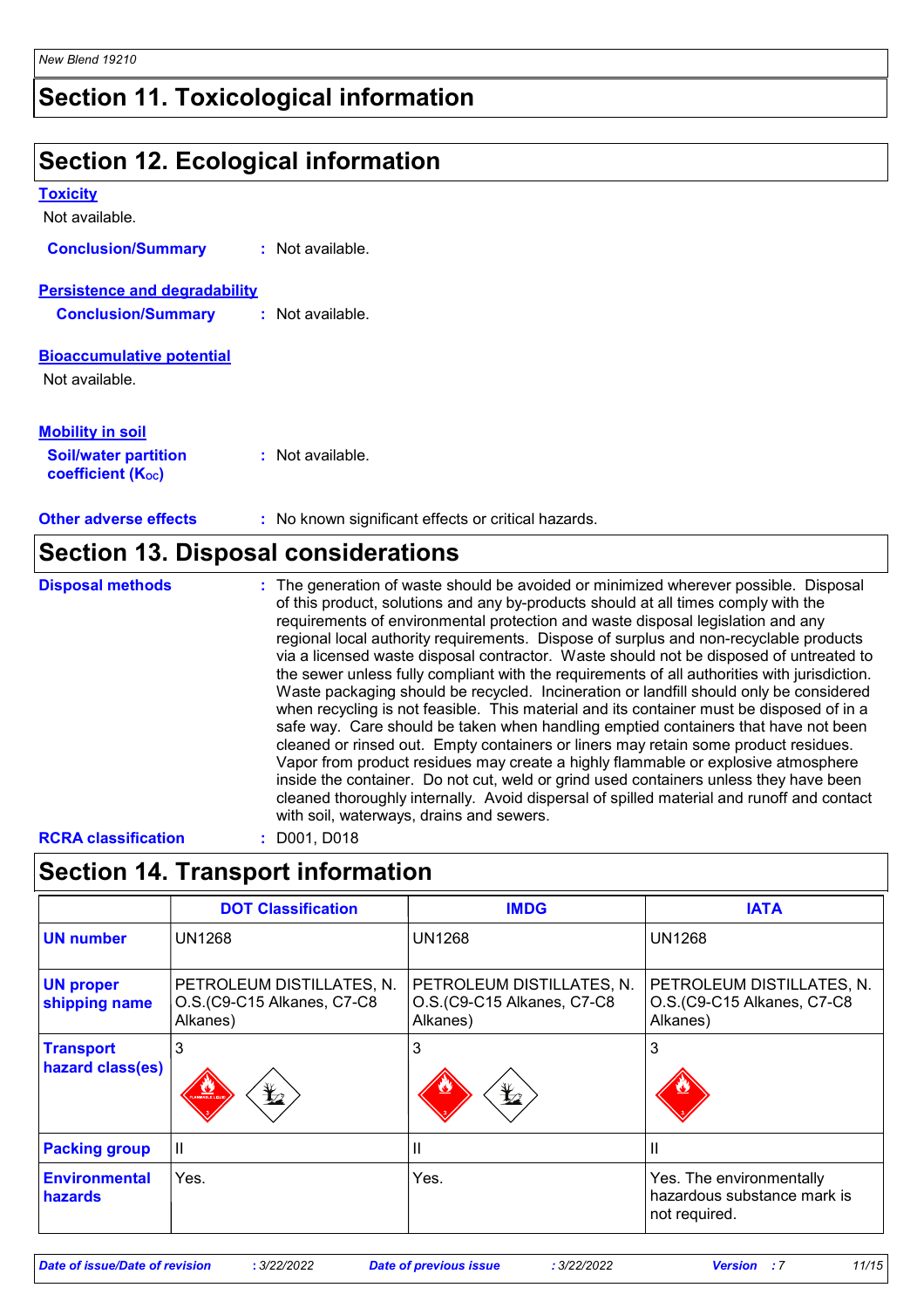## **Section 14. Transport information**

| <b>Additional information</b>                            |                                                                                                                                                                                                                                                                                                                                                                                                                                                                                                                  |
|----------------------------------------------------------|------------------------------------------------------------------------------------------------------------------------------------------------------------------------------------------------------------------------------------------------------------------------------------------------------------------------------------------------------------------------------------------------------------------------------------------------------------------------------------------------------------------|
| <b>DOT Classification</b>                                | : This product is not regulated as a marine pollutant when transported on inland<br>waterways in sizes of $\leq 5$ L or $\leq 5$ kg or by road, rail, or inland air in non-bulk sizes,<br>provided the packagings meet the general provisions of §§ 173.24 and 173.24a.<br><b>Limited quantity Yes.</b><br>Packaging instruction Exceptions: 150. Non-bulk: 202. Bulk: 242.<br><b>Quantity limitation</b> Passenger aircraft/rail: 5 L. Cargo aircraft: 60 L.<br>Special provisions 144, IB2, T7, TP1, TP8, TP28 |
| <b>TDG Classification</b>                                | : Product classified as per the following sections of the Transportation of Dangerous<br>Goods Regulations: 2.18-2.19 (Class 3).                                                                                                                                                                                                                                                                                                                                                                                 |
| <b>ADR/RID</b>                                           | : Special provisions 640 (C)                                                                                                                                                                                                                                                                                                                                                                                                                                                                                     |
| <b>IMDG</b>                                              | : The marine pollutant mark is not required when transported in sizes of $\leq 5$ L or $\leq 5$ kg.<br><b>Emergency schedules F-E, S-E</b>                                                                                                                                                                                                                                                                                                                                                                       |
| <b>IATA</b>                                              | : The environmentally hazardous substance mark may appear if required by other<br>transportation regulations.<br><b>Quantity limitation</b> Passenger and Cargo Aircraft: 5 L. Packaging instructions: 353.<br>Cargo Aircraft Only: 60 L. Packaging instructions: 364. Limited Quantities - Passenger<br>Aircraft: 1 L. Packaging instructions: Y341.<br><b>Special provisions A3</b>                                                                                                                            |
|                                                          | Special precautions for user : Transport within user's premises: always transport in closed containers that are<br>upright and secure. Ensure that persons transporting the product know what to do in the<br>event of an accident or spillage.                                                                                                                                                                                                                                                                  |
| <b>Transport in bulk according</b><br>to IMO instruments | : Not available.                                                                                                                                                                                                                                                                                                                                                                                                                                                                                                 |

## **Section 15. Regulatory information**

| <b>U.S. Federal regulations</b>               | ÷.<br>United States inventory (TSCA 8b): All components are listed or exempted.                                                                                                                                                                                                                                                                                               |
|-----------------------------------------------|-------------------------------------------------------------------------------------------------------------------------------------------------------------------------------------------------------------------------------------------------------------------------------------------------------------------------------------------------------------------------------|
|                                               | Clean Water Act (CWA) 307: toluene; ethylbenzene; benzene; naphthalene                                                                                                                                                                                                                                                                                                        |
|                                               | Clean Water Act (CWA) 311: toluene; xylene; ethylbenzene; cyclohexane; benzene;<br>naphthalene                                                                                                                                                                                                                                                                                |
|                                               | This material is classified as an oil under Section 311 of the Clean Water Act (CWA)<br>and the Oil Pollution Act of 1990 (OPA). Discharges or spills which produce a visible<br>sheen on waters of the United States, their adjoining shorelines, or into conduits leading<br>to surface waters must be reported to the EPA's National Response Center at (800)<br>424-8802. |
| <b>SARA 302/304</b>                           |                                                                                                                                                                                                                                                                                                                                                                               |
| <b>Composition/information on ingredients</b> |                                                                                                                                                                                                                                                                                                                                                                               |
| <b>SARA 304 RQ</b>                            | : Not applicable.                                                                                                                                                                                                                                                                                                                                                             |
| <b>SARA 311/312</b>                           |                                                                                                                                                                                                                                                                                                                                                                               |
| <b>Classification</b>                         | : FLAMMABLE LIQUIDS - Category 2<br><b>SKIN IRRITATION - Category 2</b><br>SPECIFIC TARGET ORGAN TOXICITY (SINGLE EXPOSURE) (Narcotic effects) -<br>Category 3<br><b>ASPIRATION HAZARD - Category 1</b><br>HNOC - Static-accumulating flammable liquid<br>HNOC - Defatting irritant                                                                                           |
| <b>Composition/information on ingredients</b> |                                                                                                                                                                                                                                                                                                                                                                               |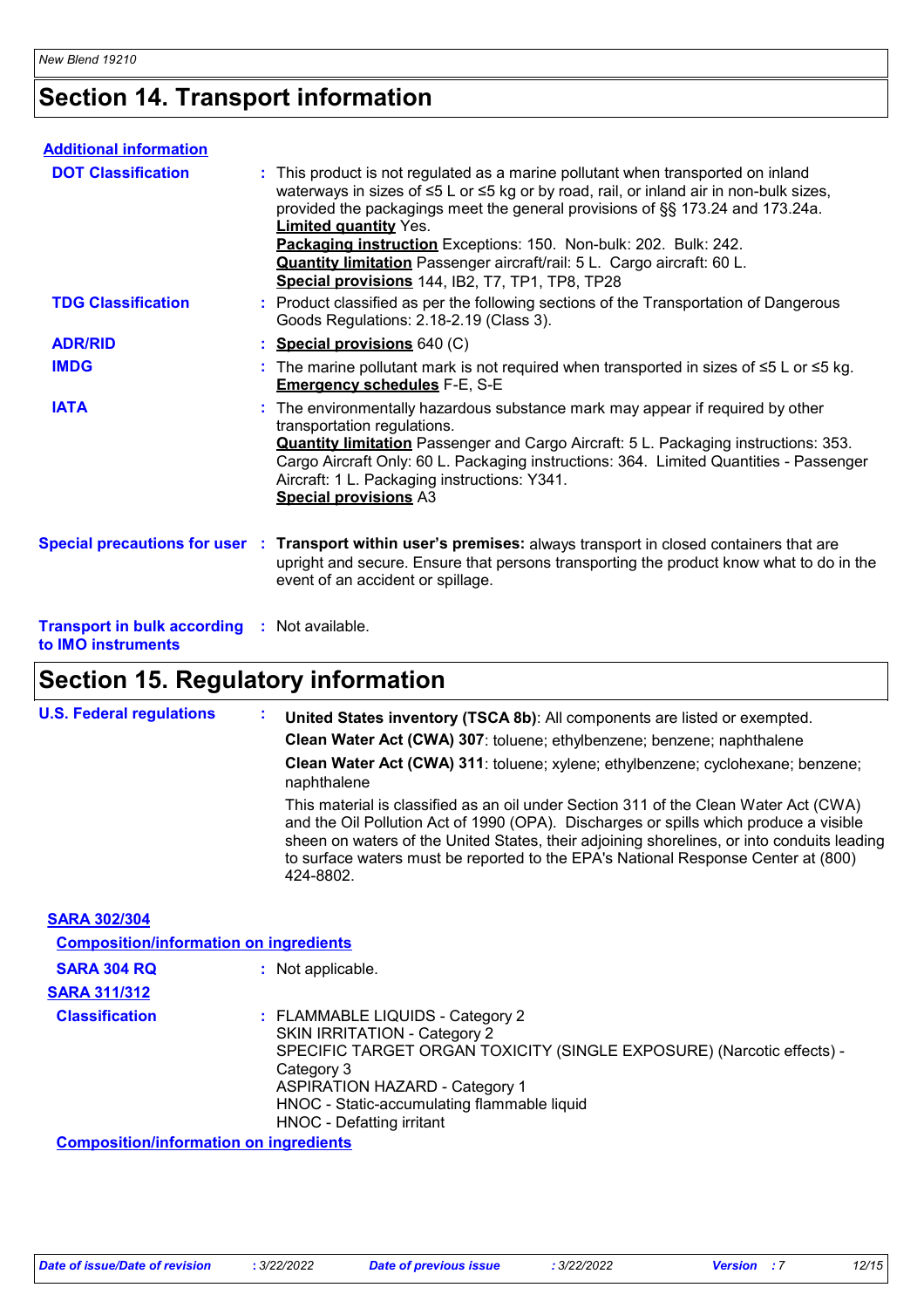## **Section 15. Regulatory information**

| <b>Name</b>         | $\frac{9}{6}$ | <b>Classification</b>                                                                                                                                                                                        |
|---------------------|---------------|--------------------------------------------------------------------------------------------------------------------------------------------------------------------------------------------------------------|
| C9-C15 Alkanes      | ≥25 - ≤50     | <b>FLAMMABLE LIQUIDS - Category 3</b><br>SPECIFIC TARGET ORGAN TOXICITY (SINGLE EXPOSURE)<br>(Narcotic effects) - Category 3<br><b>ASPIRATION HAZARD - Category 1</b>                                        |
| C7-C8 Alkanes       | $≥25 - ≤50$   | <b>FLAMMABLE LIQUIDS - Category 2</b><br><b>SKIN IRRITATION - Category 2</b><br>SPECIFIC TARGET ORGAN TOXICITY (SINGLE EXPOSURE)<br>(Narcotic effects) - Category 3<br><b>ASPIRATION HAZARD - Category 1</b> |
| C9-C15 Cycloalkanes | $≥10 - ≤25$   | <b>FLAMMABLE LIQUIDS - Category 2</b><br>SPECIFIC TARGET ORGAN TOXICITY (SINGLE EXPOSURE)<br>(Narcotic effects) - Category 3<br><b>ASPIRATION HAZARD - Category 1</b>                                        |
| C7-C8 Cycloalkanes  | $≥10 - 25$    | <b>FLAMMABLE LIQUIDS - Category 2</b><br>SKIN IRRITATION - Category 2<br>SPECIFIC TARGET ORGAN TOXICITY (SINGLE EXPOSURE)<br>(Narcotic effects) - Category 3<br><b>ASPIRATION HAZARD - Category 1</b>        |

#### **State regulations**

| <b>Massachusetts</b> | : None of the components are listed. |
|----------------------|--------------------------------------|
| <b>New York</b>      | : None of the components are listed. |
| <b>New Jersey</b>    | : None of the components are listed. |

| <b>Pennsylvania</b> | : None of the components are listed. |  |
|---------------------|--------------------------------------|--|

#### **California Prop. 65 Clear and Reasonable Warnings (2018)**

WARNING: This product can expose you to chemicals including Ethylbenzene, which is known to the State of California to cause cancer, and Toluene, which is known to the State of California to cause birth defects or other reproductive harm. For more information go to www.P65Warnings.ca.gov.

| <b>Ingredient name</b> | $\frac{9}{6}$ | <b>Cancer</b> | <b>Reproductive</b> | <b>No significant risk</b><br><b>level</b> | <b>Maximum</b><br>acceptable dosage<br>level |
|------------------------|---------------|---------------|---------------------|--------------------------------------------|----------------------------------------------|
| l toluene              | < 0.1         | No.           | Yes.                | $\blacksquare$                             | Yes.                                         |
| ethylbenzene           | < 0.1         | Yes.          | No.                 | Yes.                                       |                                              |
| l n-hexane             | < 0.1         | No.           | Yes.                | $\overline{\phantom{0}}$                   | Yes.                                         |
| l benzene              | < 0.01        | Yes.          | Yes.                | Yes.                                       | Yes.                                         |
| naphthalene            | < 0.01        | Yes.          | No.                 | Yes.                                       |                                              |
| cumene                 | < 0.001       | Yes.          | No.                 | $\overline{\phantom{0}}$                   | -                                            |

**International regulations**

#### **Rotterdam Convention on Prior Informed Consent (PIC)**

Not listed.

#### **Inventory list**

| <b>United States</b> | : All components are listed or exempted.                                                                    |
|----------------------|-------------------------------------------------------------------------------------------------------------|
| <b>Australia</b>     | : All components are listed or exempted.                                                                    |
| <b>Canada</b>        | : All components are listed or exempted.                                                                    |
| <b>China</b>         | : All components are listed or exempted.                                                                    |
| <b>Europe</b>        | : All components are listed or exempted.                                                                    |
| <b>Japan</b>         | : Japan inventory (CSCL): All components are listed or exempted.<br>Japan inventory (ISHL): Not determined. |
| <b>Malaysia</b>      | : Not determined                                                                                            |
| <b>New Zealand</b>   | : All components are listed or exempted.                                                                    |
| <b>Philippines</b>   | : All components are listed or exempted.                                                                    |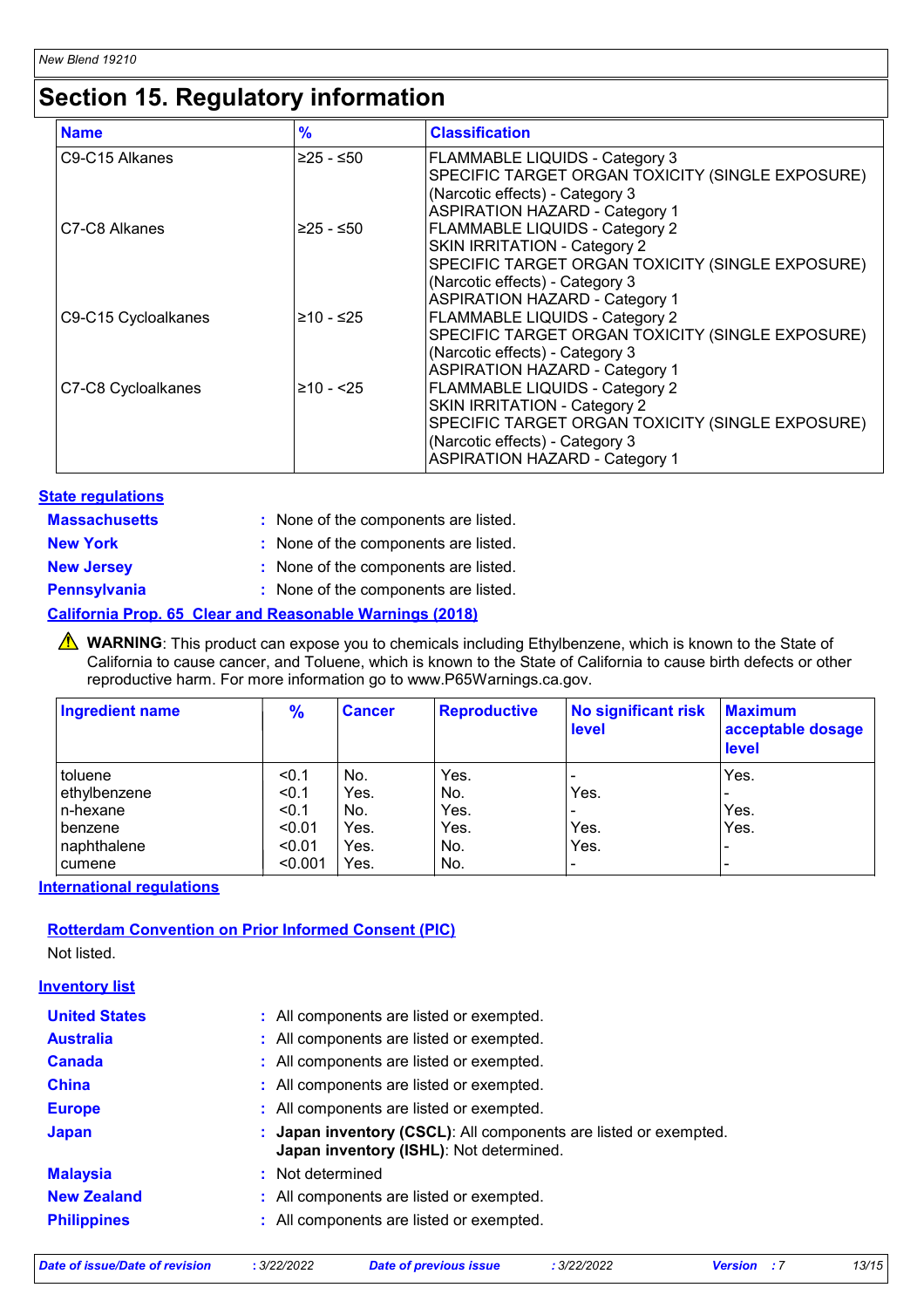### **Section 15. Regulatory information**

| : All components are listed or exempted. |
|------------------------------------------|
| : All components are listed or exempted. |
| : Not determined.                        |
| : Not determined.                        |
| : Not determined.                        |
|                                          |

## **Section 16. Other information**

**National Fire Protection Association (U.S.A.)**



**Reprinted with permission from NFPA 704-2001, Identification of the Hazards of Materials for Emergency Response Copyright ©1997, National Fire Protection Association, Quincy, MA 02269. This reprinted material is not the complete and official position of the National Fire Protection Association, on the referenced subject which is represented only by the standard in its entirety.**

**Copyright ©2001, National Fire Protection Association, Quincy, MA 02269. This warning system is intended to be interpreted and applied only by properly trained individuals to identify fire, health and reactivity hazards of chemicals. The user is referred to certain limited number of chemicals with recommended classifications in NFPA 49 and NFPA 325, which would be used as a guideline only. Whether the chemicals are classified by NFPA or not, anyone using the 704 systems to classify chemicals does so at their own risk.**

#### **Procedure used to derive the classification**

| <b>Classification</b>                                                                                                                                                                                                                                                                   |  |                                                                                                                                                                                                                                                                                                                                                                                                                                                                                                                                                                 | <b>Justification</b>                                                                                                             |  |
|-----------------------------------------------------------------------------------------------------------------------------------------------------------------------------------------------------------------------------------------------------------------------------------------|--|-----------------------------------------------------------------------------------------------------------------------------------------------------------------------------------------------------------------------------------------------------------------------------------------------------------------------------------------------------------------------------------------------------------------------------------------------------------------------------------------------------------------------------------------------------------------|----------------------------------------------------------------------------------------------------------------------------------|--|
| FLAMMABLE LIQUIDS - Category 2<br><b>SKIN IRRITATION - Category 2</b><br>SPECIFIC TARGET ORGAN TOXICITY (SINGLE EXPOSURE) (Narcotic effects) -<br>Category 3<br><b>ASPIRATION HAZARD - Category 1</b><br>AQUATIC HAZARD (ACUTE) - Category 2<br>AQUATIC HAZARD (LONG-TERM) - Category 1 |  |                                                                                                                                                                                                                                                                                                                                                                                                                                                                                                                                                                 | On basis of test data<br>Calculation method<br>Calculation method<br>Expert judgment<br>Calculation method<br>Calculation method |  |
| <b>History</b>                                                                                                                                                                                                                                                                          |  |                                                                                                                                                                                                                                                                                                                                                                                                                                                                                                                                                                 |                                                                                                                                  |  |
| <b>Date of printing</b>                                                                                                                                                                                                                                                                 |  | : 3/22/2022                                                                                                                                                                                                                                                                                                                                                                                                                                                                                                                                                     |                                                                                                                                  |  |
| Date of issue/Date of<br>revision                                                                                                                                                                                                                                                       |  | : 3/22/2022                                                                                                                                                                                                                                                                                                                                                                                                                                                                                                                                                     |                                                                                                                                  |  |
| Date of previous issue                                                                                                                                                                                                                                                                  |  | : 3/22/2022                                                                                                                                                                                                                                                                                                                                                                                                                                                                                                                                                     |                                                                                                                                  |  |
| <b>Version</b>                                                                                                                                                                                                                                                                          |  | : 7                                                                                                                                                                                                                                                                                                                                                                                                                                                                                                                                                             |                                                                                                                                  |  |
| <b>Key to abbreviations</b>                                                                                                                                                                                                                                                             |  | $:$ ATE = Acute Toxicity Estimate<br><b>BCF</b> = Bioconcentration Factor<br>GHS = Globally Harmonized System of Classification and Labelling of Chemicals<br>IATA = International Air Transport Association<br>IBC = Intermediate Bulk Container<br><b>IMDG = International Maritime Dangerous Goods</b><br>LogPow = logarithm of the octanol/water partition coefficient<br>MARPOL = International Convention for the Prevention of Pollution From Ships, 1973<br>as modified by the Protocol of 1978. ("Marpol" = marine pollution)<br>$UN = United Nations$ |                                                                                                                                  |  |
| <b>References</b>                                                                                                                                                                                                                                                                       |  | : Not available.                                                                                                                                                                                                                                                                                                                                                                                                                                                                                                                                                |                                                                                                                                  |  |
|                                                                                                                                                                                                                                                                                         |  | $\Box$ Indiantes information that has abonned from nroviaugh; ionized varaion                                                                                                                                                                                                                                                                                                                                                                                                                                                                                   |                                                                                                                                  |  |

**Indicates information that has changed from previously issued version.**

**Notice to reader**